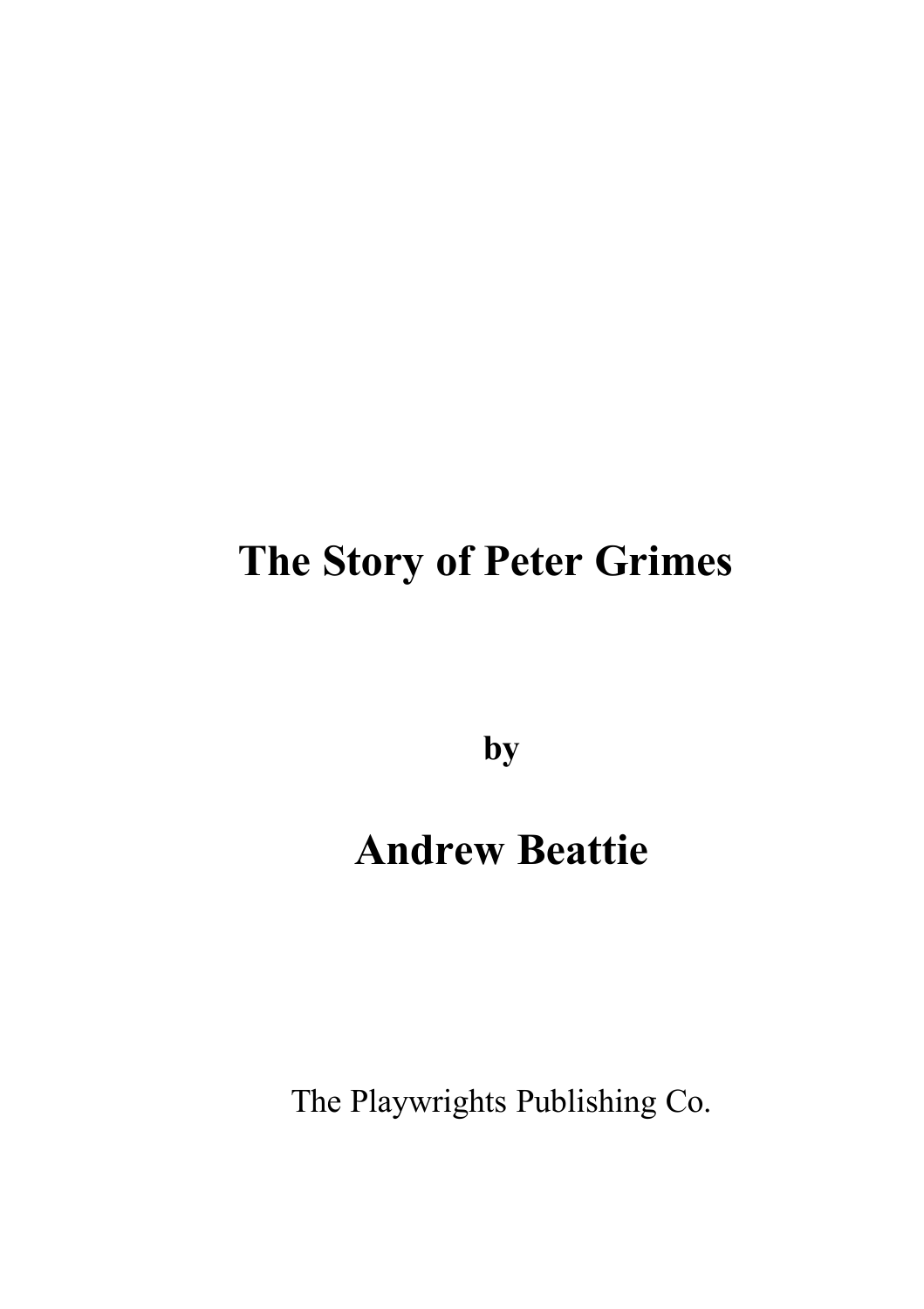Performances or readings of this play may not legally take place before an audience without a licence obtainable on application to:

> The Playwrights Publishing Co., 70, Nottingham Road, Burton Joyce, Notts. NG14 5AL 01159-313356 playwrightspublishingco@yahoo.com

To avoid possible disappointment, application should be made, preferably in writing, as early as possible, stating: -

- (i) Name and address of applicant
- (ii) Name and address of Society;
- (iii) Name and address of theatre or hall where performance(s) would be held;
- (iv) Times and dates of performances.

A fee will be charged for this licence which must be paid prior to the first performance otherwise the licence is automatically cancelled and the performance becomes illegal.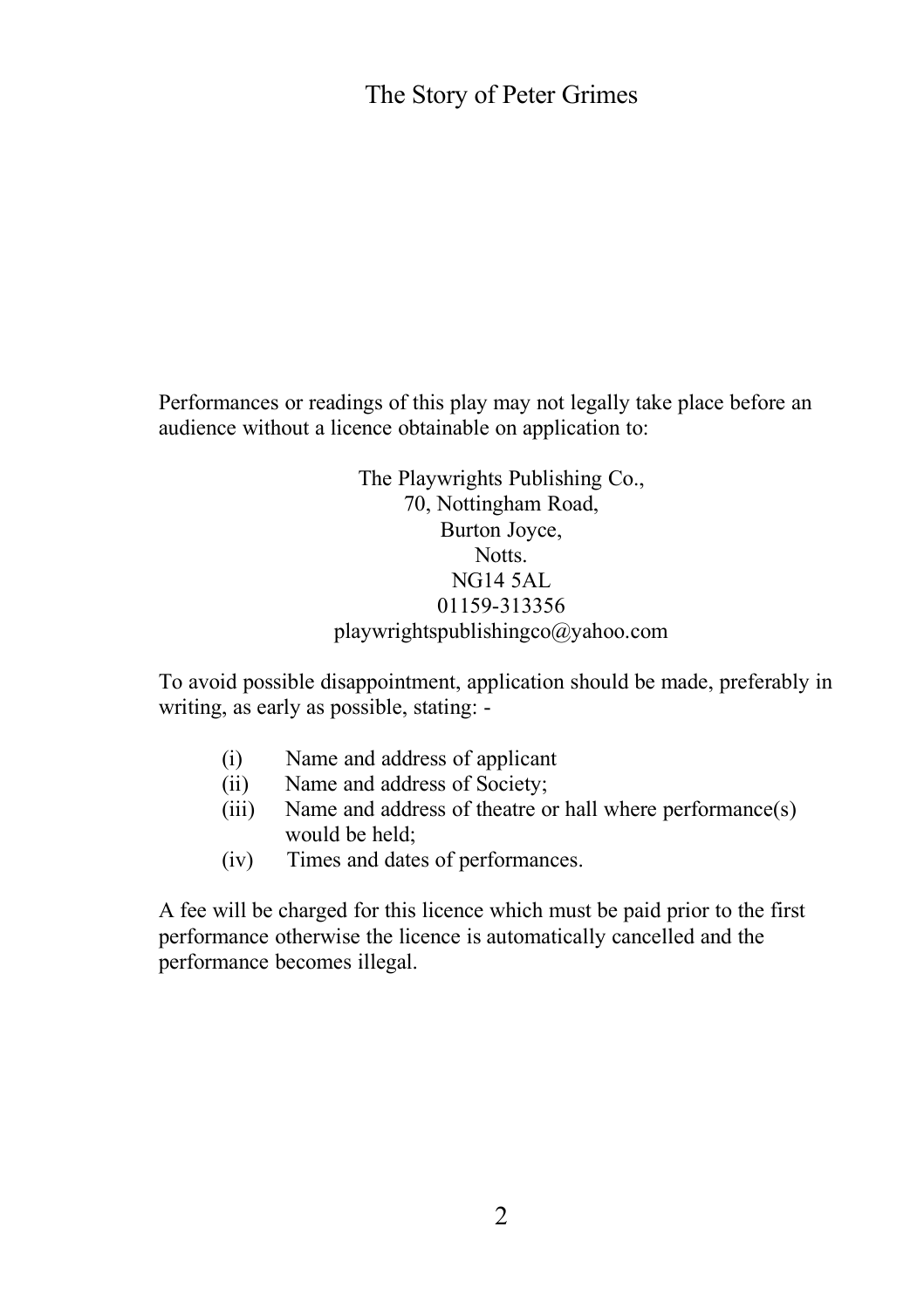George Crabbe's nineteenth century poem *The Borough* is the inspiration for this one-act, 45-minute long play set during a harsh winter in a remote East Anglian fishing community. The play centres on a fisherman, Peter Grimes, a violent but lonely figure shunned by the community who suspect him of murdering - or at least killing through neglect - two of his apprentice boys. But Grimes' guilt is never proved and when he hires a third apprentice from a London workhouse, the mob round on him, baying for his blood; however. two members of the community, an elderly widow and the Borough parson, take his side against the Borough, and Grimes' rejection of their compassion leads to tragedy in one of the winter storms that batter the coast.

*The Story of Peter Grimes* is about the lives of Britain's rural poor two hundred years ago, about the duty of a community towards its members, and most importantly about forgiveness and compassion in the face of evil themes which have as much contemporary as historical relevance.

**Andrew Beattie** teaches at Eltham College, London, and is the author of two previously published plays for children, *Ordinary Jack and The Looking-Glass Alchemist.* He has written a number of travel books and articles, including a book on Syria in the *Rough Guides* series.

**The Story of Peter Grimes** was first performed in the Theatre at Eltham College in March 1998. Principal roles were played by David King (Grimes), Nicholas Palmer (Revd. Bradwell), Jonathan Whitehead (Cromer), Sabrina Ong (Mary Glemham), David Black (Hopkins), Edward Mainwaring-Burton (the Coroner), Toby Ogden (Jenners) and Hugh de la Bédoyère (the Apprentice). James Miller, Michael Morwood, Edward Barnes and John Colgan formed the chorus and played the boys of the Borough.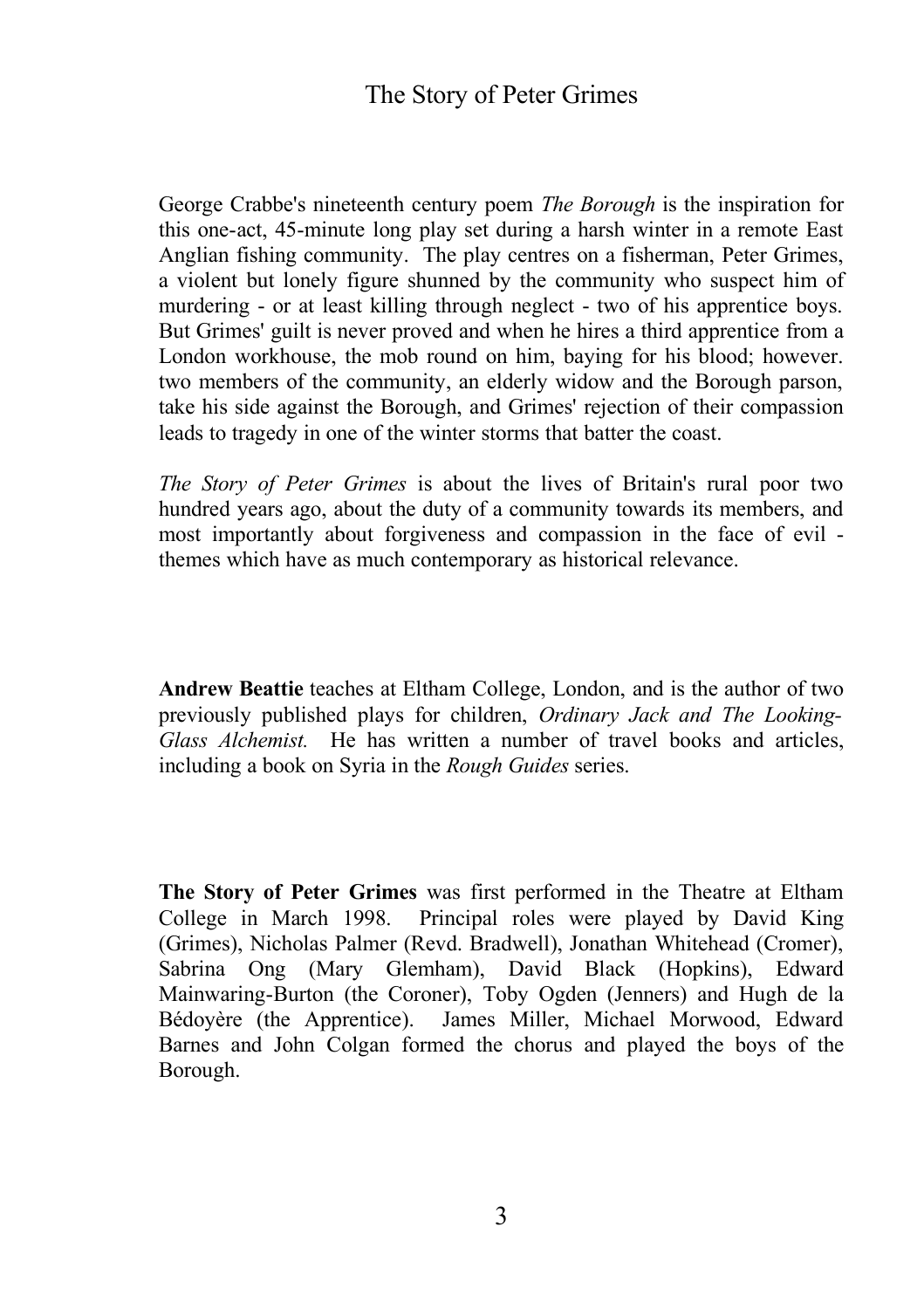First published in 1998 by The Playwrights Publishing Company 70 Nottingham Road, Burton Joyce, Nottinghamshire NG14 5AL

Copyright C Andrew Beattie 1998 All rights reserved

Permission is required from the publishers to stage any production of this play. A fee is payable if there is a paying audience present. All inquiries in regard to this play should be addressed to the publishers at the address above.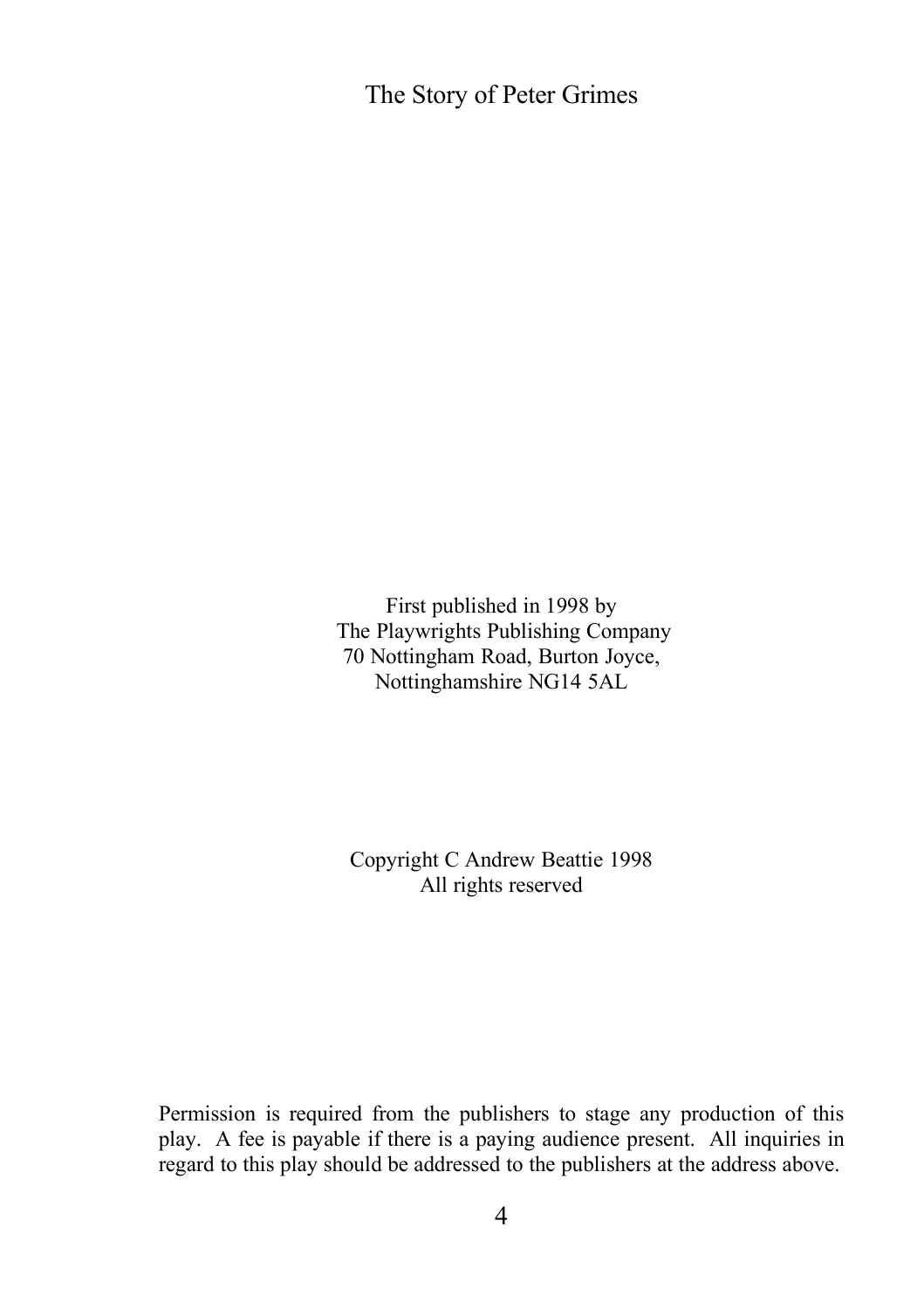## INTRODUCTION: NOTES ON STAGING THE PLAY

**The set:** This should be as simple and uncluttered as possible. A completely bare, flat stage is ideal, as it suggests the expansiveness and flatness of the sea and the Suffolk landscape. Various pieces of stage furniture can be brought on and off to indicate other locations: a simple sea chest for Grimes' cabin (scene 5), a formal table and chair for the coroner's office (scene 6), tables and benches in the pub (scene 4), and so on.

**Casting:** The casting is very flexible. The members of the Borough who appear as the crowd on the beach (scene 1), the onlookers and jurors in the court (scene 2), the drinkers in the pub (scene 4), and again on the beach (scene 5), can be solely male, or a mixture of males and females, depending on the cast available. Performers playing Hopkins, Mr and Mrs Jenners, the Coroner and his clerk, and the Judge, can appear as members of the Borough in other scenes. The apprentice, and the four boys, should ideally be played by boys aged 10-13.

**The Chorus:** The chorus parts can be played by designated performers or by those who play other roles and interchange them with chorus roles. The chorus needs to be detached from the performers, as they are onlookers and observers who form the link between the audience and the story. They could be a group of women, the wives of fishermen, if there are more female roles required; or they could be played by the same performers who play the four boys of the Borough, playing games on the quayside as scenes are set up, then delivering the lines of the poem.

**Costumes:** These should suggest a very poor rural community at the beginning of the nineteenth century; the play is set during a harsh winter, and many of the scenes take place outside, and costumes should reflect this. Grimes should wear a long, black coat; Mary Glemham a long, dark-coloured dress; Bradwell should be dressed as a country parson; Cromer and his constables should be in some sort of uniform which suggests their rank.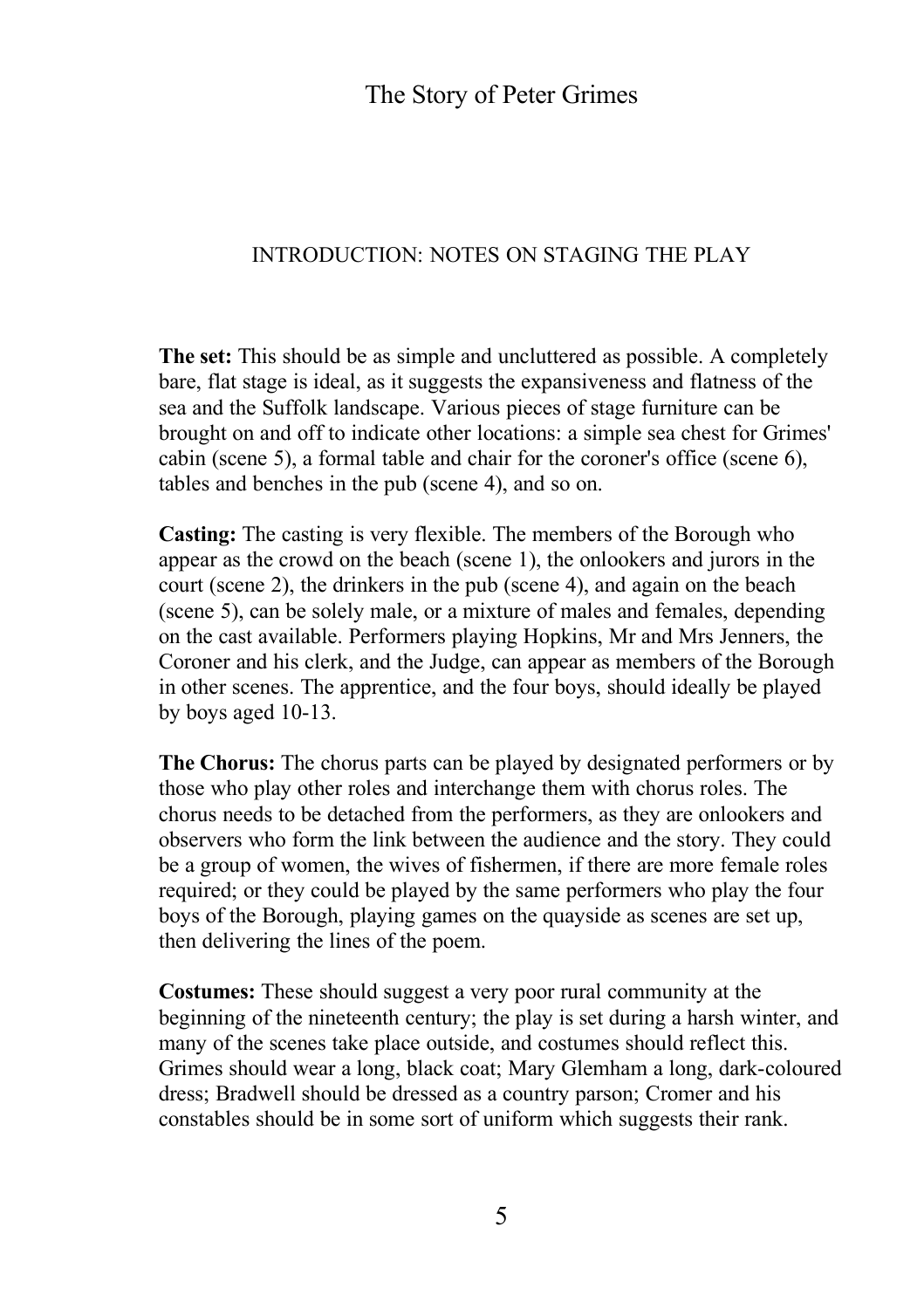Lighting: This should for the main part be severe and harsh, with blues (and if possible an effects wheel) to suggest the sea in appropriate scenes. In Scene 4, where most of the scene is set in a pub, part of the stage must be lit in a different way to suggest an area immediately outside the pub, on the quayside, where Mary takes the apprentice and from where Grimes drags him off to his boat. Likewise, scene 5 requires one part of the stage to be lit as Grimes' cabin, with an area beyond it to indicate the area outside.

## GEORGE CRABBE AND PETER GRIMES

George Crabbe (1754-1832) was born in Aldeburgh, the Suffolk fishing village which he later used as his model for the fictional fishing village, the Borough. His most famous work is the poem *The Borough* (1810), an account of provincial life which included his most famous creation, the fisherman Peter Grimes.

*The Borough* consists of a set of verse portraits of various Borough residents, in addition to evocative descriptions of the landscape which they inhabit. The lines of poetry quoted by the chorus in the play are taken directly from the poem, as is the character of Grimes; some of the other characters in the play have been suggested by the portraits of other Borough citizens in the poem. The ending of the play deviates quite considerably from Crabbe's original text. The best current edition of Crabbe's work is published by the Carcanet Press, in a volume which includes the poetry quoted in this play.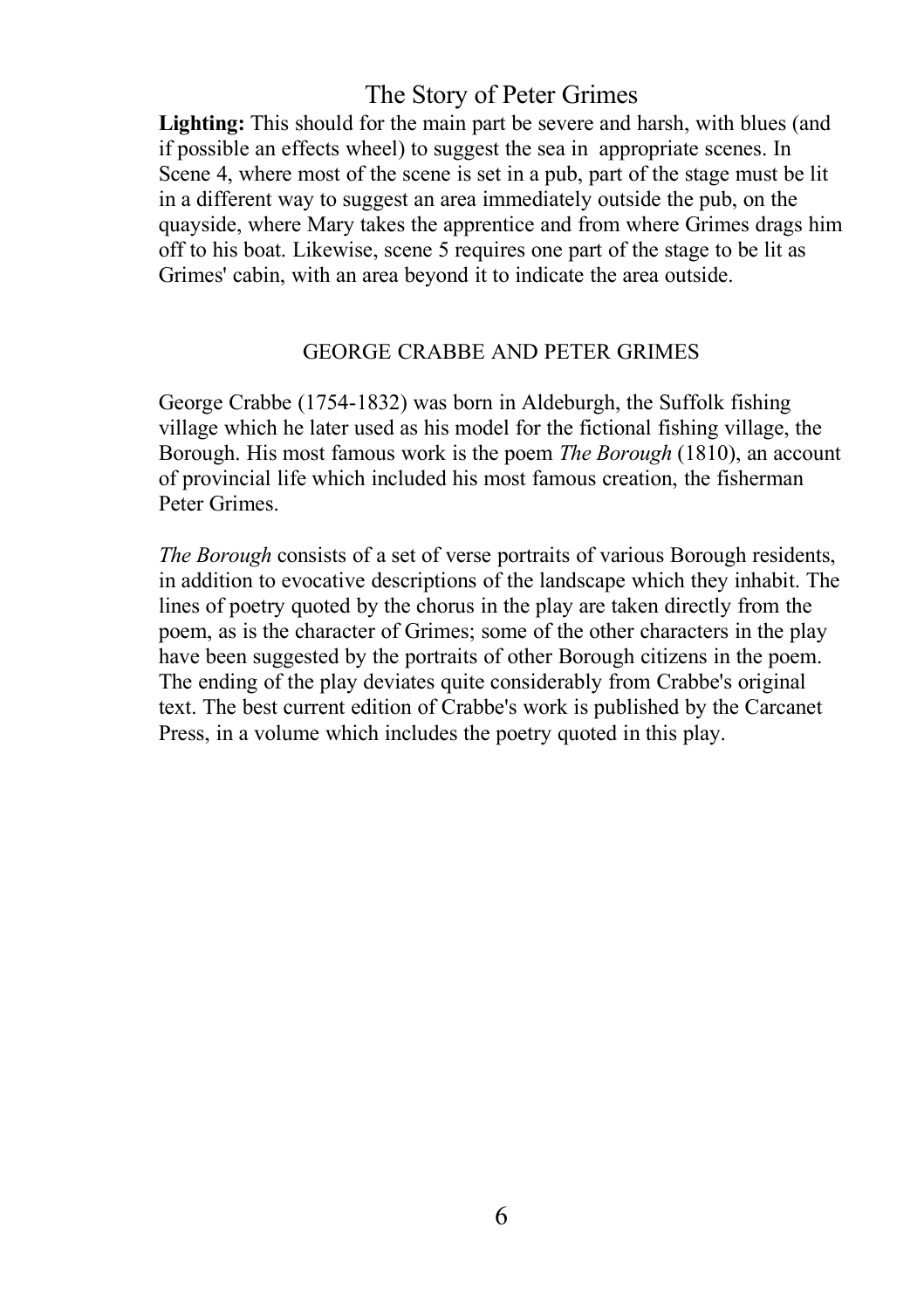## **List of Characters**

Peter Grimes, *a fisherman of the Borough* Mary Glemham, *a widow* Justice Cromer Revd. Bradwell, *the Borough parson* Hopkins*, the carter* Mr Jenners, *a publican* Mrs Jenners*, his wife* The Coroner Clerk to the Coroner Judge A boy apprentice

Three Borough Constables Four boys

Chorus (four performers)

Other members of the Borough (flexible; male/female; about 5-10 performers).

## **Setting**

The play is set in the Borough, a Suffolk fishing village, during the winter of 1804-5.

Duration of play in performance: 45 minutes.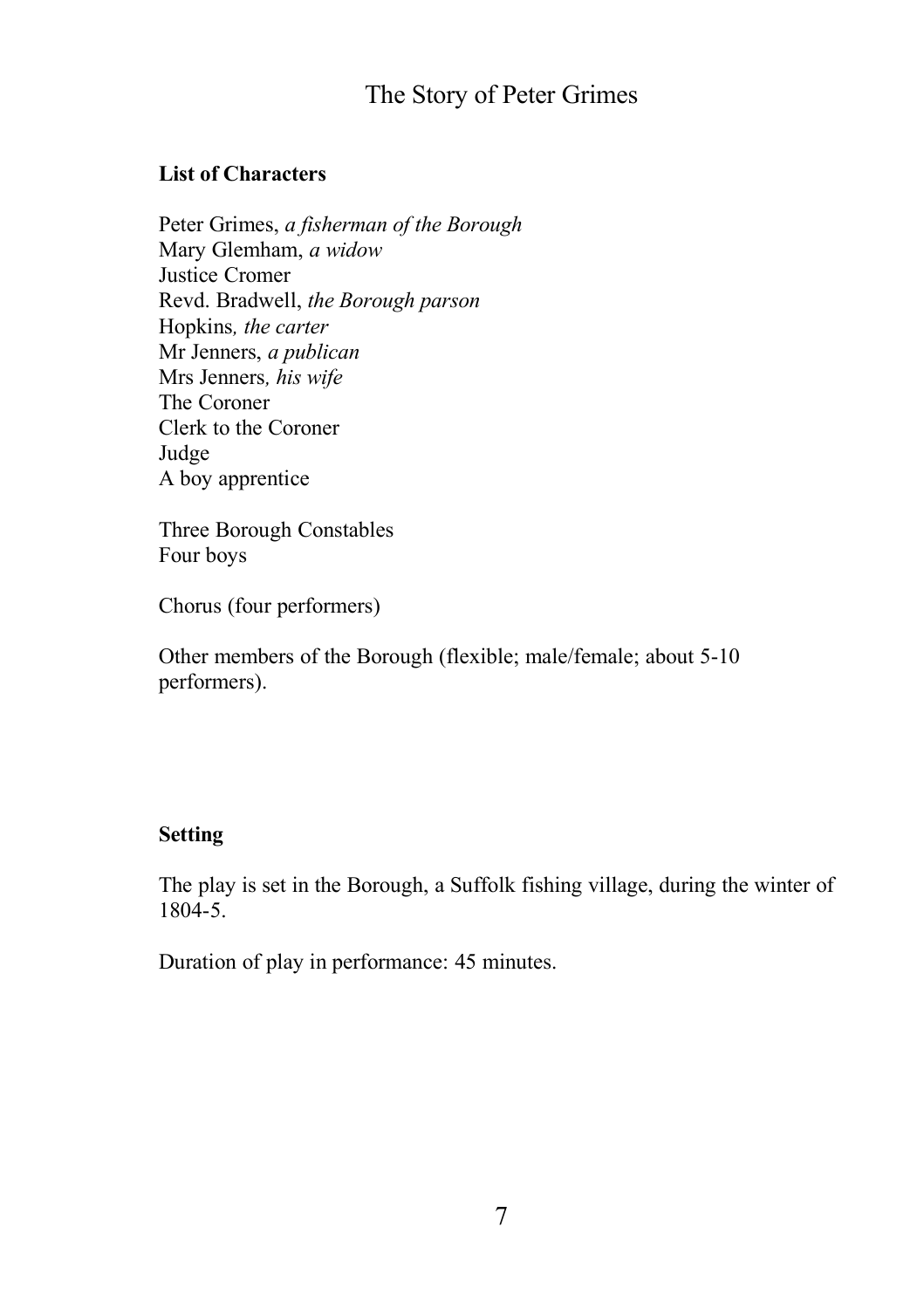## **SCENE ONE: AT THE BOROUGH WATERFRONT**

*Very dim back lighting to give blue/grey shadows; we see little but an expanse of bare stage. Enter* CHORUS.

### **Chorus 1**

With ceaseless motion comes and goes the tide, Flowing, it fills the channel vast and wide.

#### **Chorus 2**

Then back to sea, with strong majestic sweep It rolls, in ebb yet terrible and deep;

#### **Chorus 3**

Here samphire-banks and salt-wort bound the flood, There stakes and sea-weeds withering on the mud;

#### **Chorus 4**

And higher up, a ridge of all things base, Which some strong tide has rolled upon the place.

## **Chorus 1**

At the water's edge, one winter dawn. A tolling bell announces the ending of a storm.

*The* CHORUS *leaves.*

*The Sea Shore at dawn, after a storm. Lights come up; we see the body of the* FIRST APPRENTICE*, lying in the centre of the stage. A bell chimes.*

*Enter* PETER GRIMES*; he looks harried and nervous, looking around constantly, as though he is being hunted. He soon finds what he is looking for; he goes up to the body of the dead apprentice, and kneels beside him, listening to his chest, seeing the body is lifeless, etc. When he realizes the boy is dead, he moves back from the scene, delivering this monologue - talking to the audience and himself, still watching everywhere with frightened eyes.*

**PETER GRIMES:** What should I do ? Should I cover him with my coat ? *(he starts to take off his coat)...***N**o; a sentimental gesture. To hell with the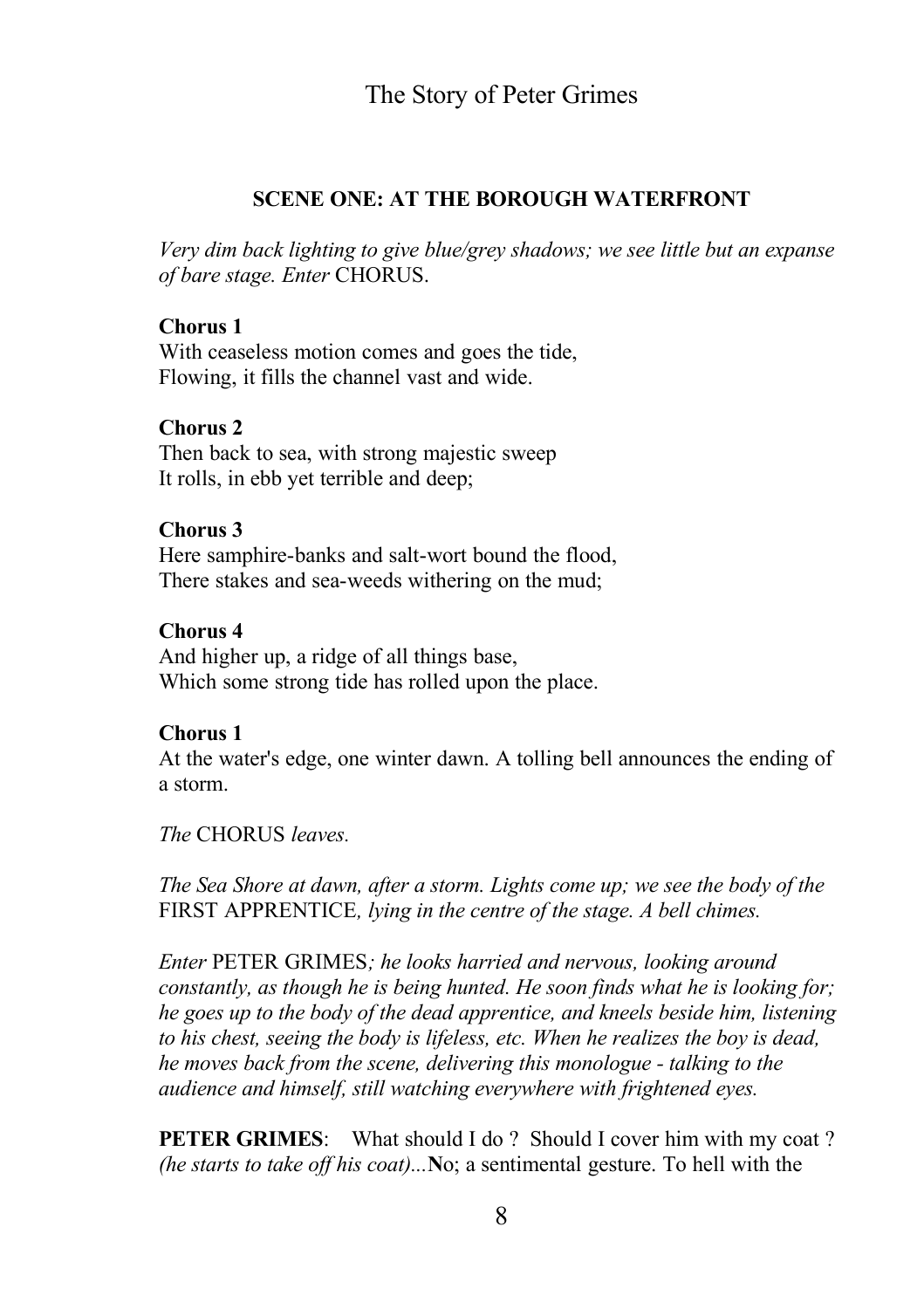idea. Should I move the body ? Hide it ? Bury the boy ?....*(he goes to do this, then changes his mind)* No; he will have been found already. To pretend this hadn't happened would be futile. Dawn. People always about at this time after a storm. They come to the shore like scavengers, after the broken pieces and spilt fish, like so many vultures after a carcass - the Borough will have found him already. Most probably the law is on its way now. And they will know who the boy is. My name will already have been "spoken of in connection" with his. *(Goes up to the boy)* I want him to look at peace. But he doesn't seem so. He lies awkwardly across the shingle. Should I close his eyes ? Again, no. *(To the audience, more a sense of desperation now)* He slipped and fell. Nothing more. It was an accident. The seas were heavy. I

told him to be careful. The boat was listing terribly, I thought we would tip up, I thought we were going to go down. I told him we were both fighting for our lives and that we should dump the fish into the sea, to get us higher in the water. A few loads overboard and then, one moment he was there amongst the fish, the next he was over the rails, in the sea, arms raised high above him, head tipped back. I watched as he went over, I could do nothing for him. *(goes back to the body)* That look he had as he fell - it's still there across his face - eyes as wide open as when he slipped under the final wave - he knew he was going - *(he examines the body once more) -* God forgive me for what I've done - have I killed him ?

VOICE OF A BOY (FIRST BOY, OFF-STAGE): Mrs Glemham ! Please hurry ! Please !

PETER GRIMES: Voices. People approaching.

VOICE OF MARY GLEMHAM: Where are you ? I can't see you !

PETER GRIMES: Mary Glemham. I know that voice. She'll be here with one of the village boys, he'll have found him -

VOICE OF BOY: Over here ! Over behind the dunes ! This way ! Follow the path !

PETER GRIMES: Time to take my leave of this place.

PETER GRIMES *leaves, in some haste.* 

*The* FIRST BOY *runs on stage, with* MARY *close behind. The* BOY *leads her over to the body. When they reach it,* MARY *crosses herself and stands*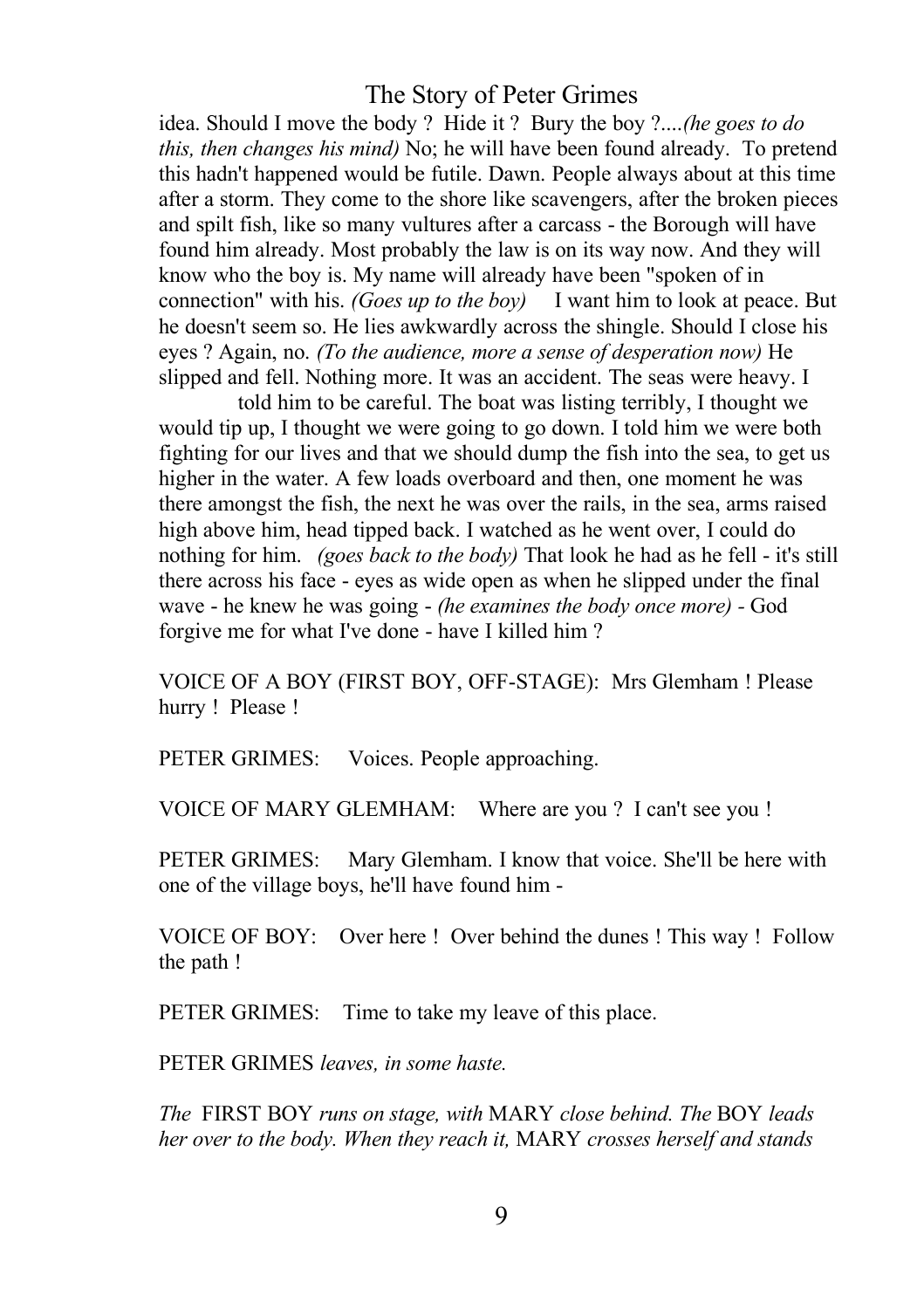*aghast; the* BOY *turns aside and weeps. Then he looks to be approaching the body.*

MARY: No - William - don't go any closer. William, please -

FIRST BOY: He was my friend - *(he examines the body)*....his eyes are still open.

MARY: Close them. Close his eyes, then.

FIRST BOY:There. I've done it.

*With some abruptness,* CROMER *enters, with three* CONSTABLES.

CROMER: Where is the body ?

FIRST CONSTABLE: Stand aside if you will, madam. Young Sir.

SECOND CONSTABLE: We have reports that the body of a boy has been washed ashore after the storms. This is now a matter for Mr Cromer here, justice of this borough. Now, will you please stand aside.

CROMER: *(pushing Mary and the boy aside; then an aside, to the* SECOND CONSTABLE) Little time for pleasantries. Your insistence on good manners is all well and good, constable, but I think you'll find that they often stand in the way of legal progress. *(to Mary)* Madam, you and your son -

MARY: He's not my son. I haven't got a son.

CROMER: No...of course not; this boy, I mean, will now leave. There is going to be an investigation. A body has now been discovered, washed ashore after heavy seas, and will shortly be removed, before the next high tide comes in, as befits established procedure. This matter is now in official hands.

SECOND CONSTABLE: Statements will need to be taken.

THIRD CONSTABLE: *(looking at the body)* Facts checked.

FIRST CONSTABLE: The possibility of any malpractice established.

CROMER: Precisely, Constable. Before any more onlookers arrive.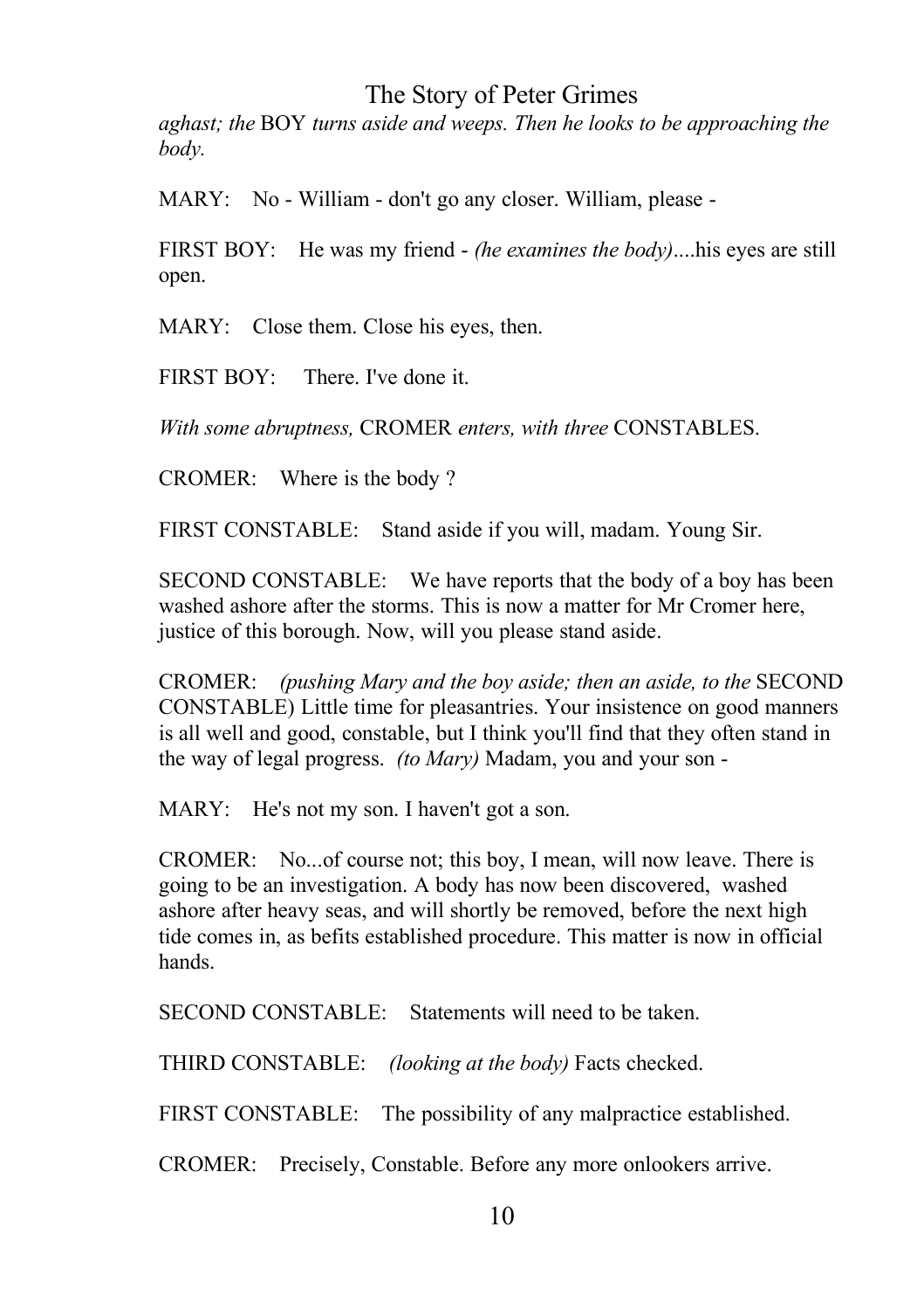MARY: Who will move the body?

CROMER: Carter Hopkins is on his way. He assured me that he will be here soon.

MARY: What, this poor boy will be taken away in that filthy cart -

CROMER: Madam, I don't think he's in much of a position to actually notice anything...Now; if you have any other suggestions.... Constable, in the meantime I think the body should be covered.

*One of the constables covers the body with his coat or a blanket. Enter several others - a group of boys (2); also two fishermen (both members of the Borough). Enter also* REVD. BRADWELL*; behind them the carter,* HOPKINS*, with his hand cart.*

Oh, Lord preserve us from the curious. *(seeing them, and to Revd Bradwell)* What business do you have here, Reverend Bradwell ?

BRADWELL: Only the Lord's business, Justice Cromer.

CROMER: Oh, really; well, you will be leaving very shortly, Reverend. No need to come any closer. There is nothing to interest you here.

BRADWELL: Nonsense, Cromer. I am a parson. I have every right to -

CROMER: *(To the fishermen)* This is not an event for spectators. It is not like some sort of public execution, although it may yet lead to one.

BRADWELL: You've already decided that, have you? I thought there were at least cursory legal procedures to go through first -

CROMER: This is at present a legal matter, you are right, Reverend Bradwell. It will shortly become a coroner's matter. Your presence here interferes with the immediate progress of the law. There will be a time for prayers later. Constable, prevent the parson from approaching any closer!

*BRADWELL stands at some distance, with the BOY and MARY, as CROMER looks over the body and covers it.*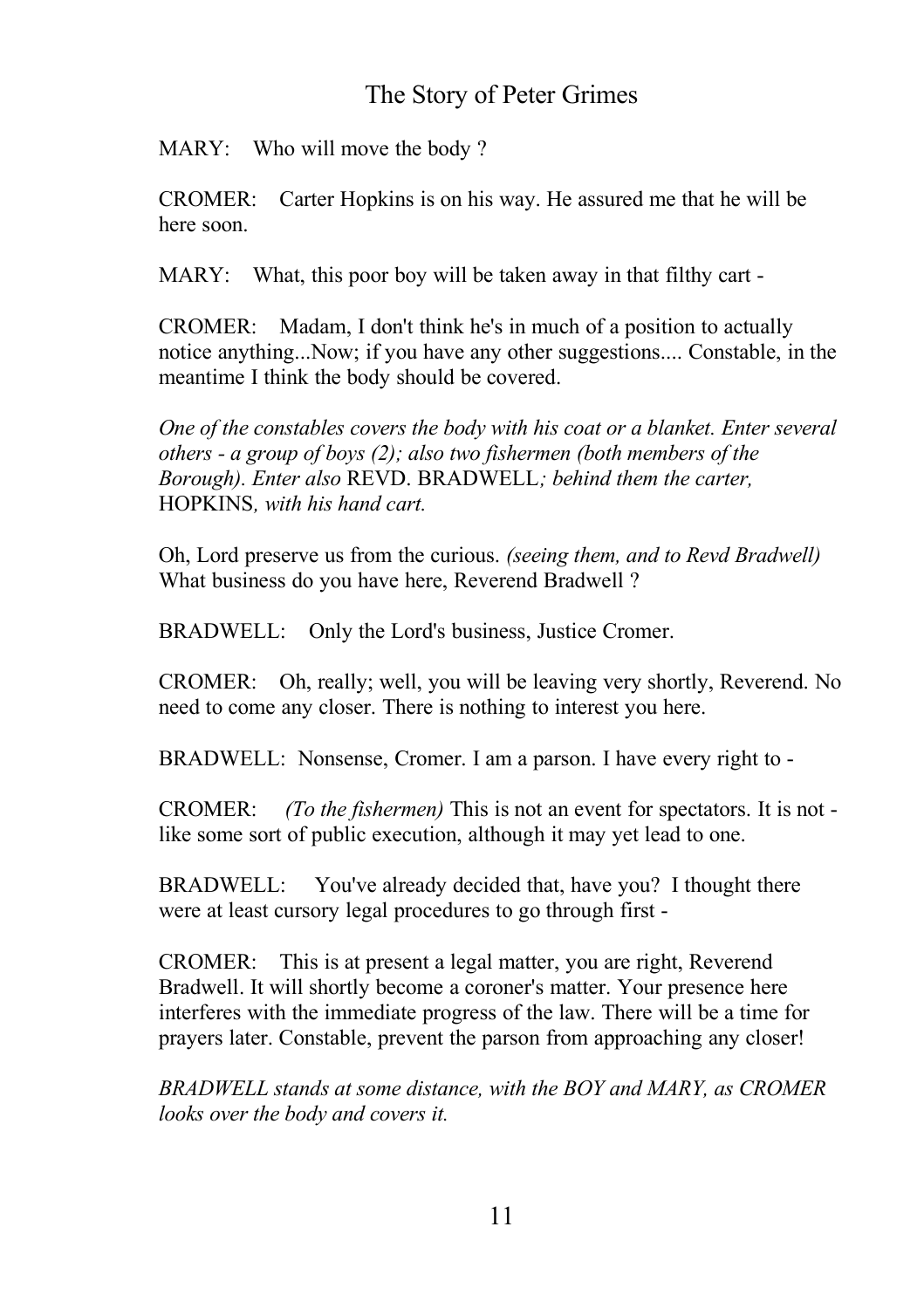*(to Mary)* Now then, Madam - before more voyeurs come to "pay their respects" - I need to know the facts behind the discovery of the body.

MARY: I - *(to the boy, pushing him forward)* Tell the man, William. Tell Justice Cromer everything.

 $FIRST BOY:$  I found him. And I know who he is.

 $CROMER:$  You know who he is ?

FIRST BOY: Yes. Yes I do.

FIRST CONSTABLE: Well - tell us, then; who is it?

FIRST BOY: His name is Sam Bellman. He was an apprentice to a fisherman, who lives along the coast. He took him out with him, yesterday, in his boat -

MARY: It was during the storm. I tried to make him stop, at least not take the boy out, but -

FIRST CONSTABLE: An apprentice to a fisherman ? Which fisherman ?

FIRST BOY: Peter Grimes. Peter Grimes is his name.

*A murmur runs through the crowd of onlookers. The boys talk in hushed voices with each other.*

CROMER: Peter Grimes. I see. And you were with Grimes and this...unfortunate boy last night.

MARY: Yes. As the storm was brewing.

CROMER: Thus implicating yourself in the boy's death.

MARY: I tried to stop him going out -

CROMER: This is plainly a matter for the courthouse, not for idle speculation on the beach. Constables, I think that we have done enough here. If the body remains here any longer it will start attracting sightseers from London, never mind the Borough. Hopkins, do your work.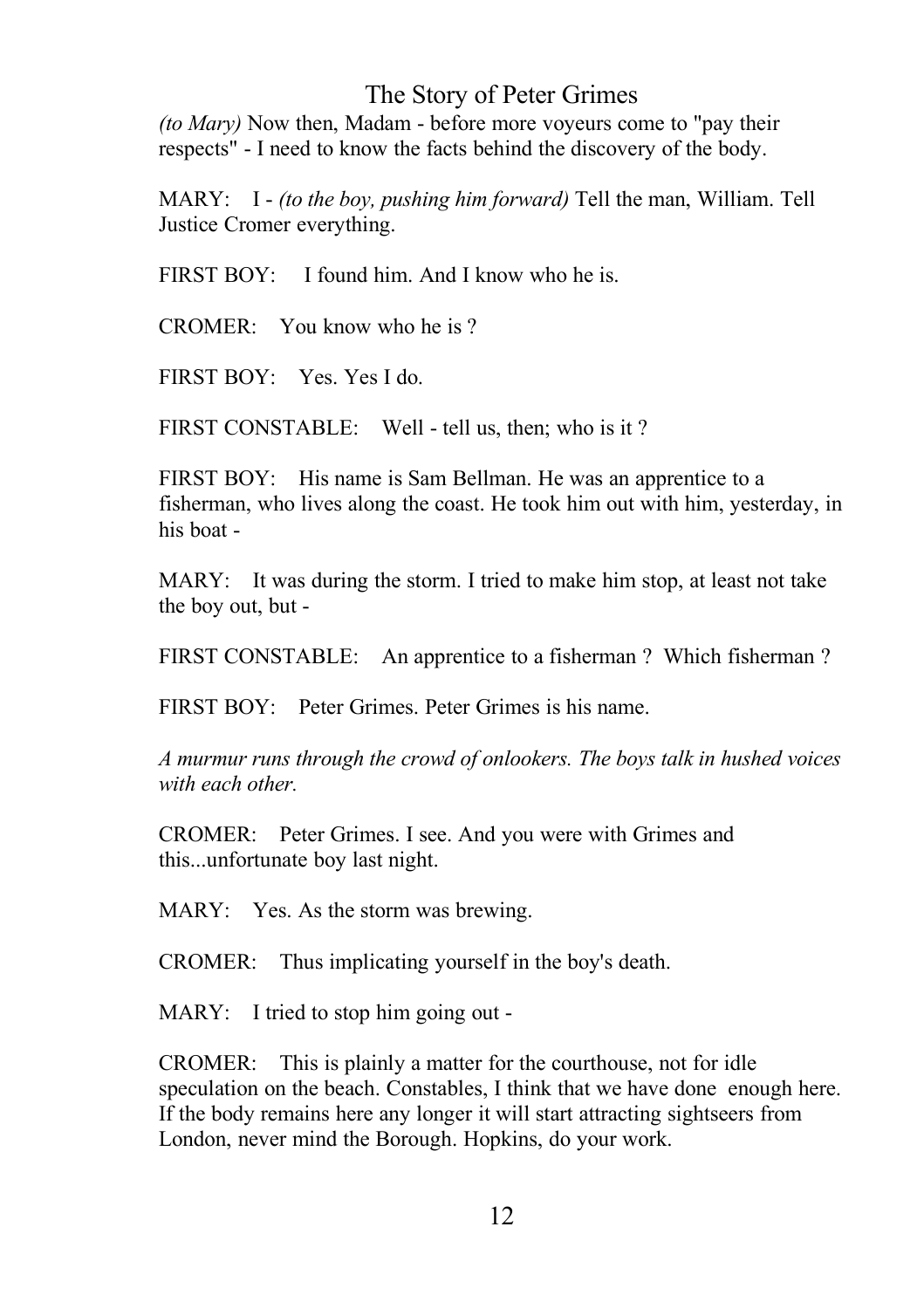Hopkins, *the Carter, lifts the body of the apprentice onto his cart.*

MARY: Will there be an inquest ? An inquiry ?

CROMER: Madam, a death has occurred in this parish. I am the Borough Justice and I will ensure that the correct procedures are followed. There is possible guilt to establish and truth to be sought. If guilt is established, there will be the appropriate penalties that the guilty must pay...but of course, all of that will be in the hands of my superiors. Now then - Mrs Glemham; if you'll forgive me - I am a busy man -

HOPKINS *wheels out the body of the* DEAD APPRENTICE*, followed by* CROMER*, the* CONSTABLES*, the two* BOYS*, and* BRADWELL*. It is something like a ramshackle funeral cortege. They leave* MARY *and the* FIRST BOY *on stage. The boy is about to follow them, beckoned by his friends.*

MARY: No, William - stay. Stay with me.

*They watch the cart leave the shore and head inland.*

FIRST BOY: What will happen to Peter Grimes ? Will he go on trial ?

MARY: Yes. He will be tried. But nothing a courthouse says will matter. The Borough will see to Peter's fate themselves. The Borough will demand vengeance. That is their way.

MEMBERS OF THE BOROUGH *start to enter; lights change (slowly) to the courthouse. There is a whispering as the crowd comes on - "Who did this ? Who killed Samuel Bellman ? Peter Grimes did. Peter Grimes - murderer - Peter Grimes, murderer " -* JUDGE, JUSTICE CROMER, OFFICIALS *and* SPECTATORS *are assembled as the* CHORUS *comes on again.* 

## **SCENE TWO: THE BOROUGH COURTHOUSE**

*Enter* CHORUS*.*

## **Chorus 1**

With greedy eye Grimes looked on all he saw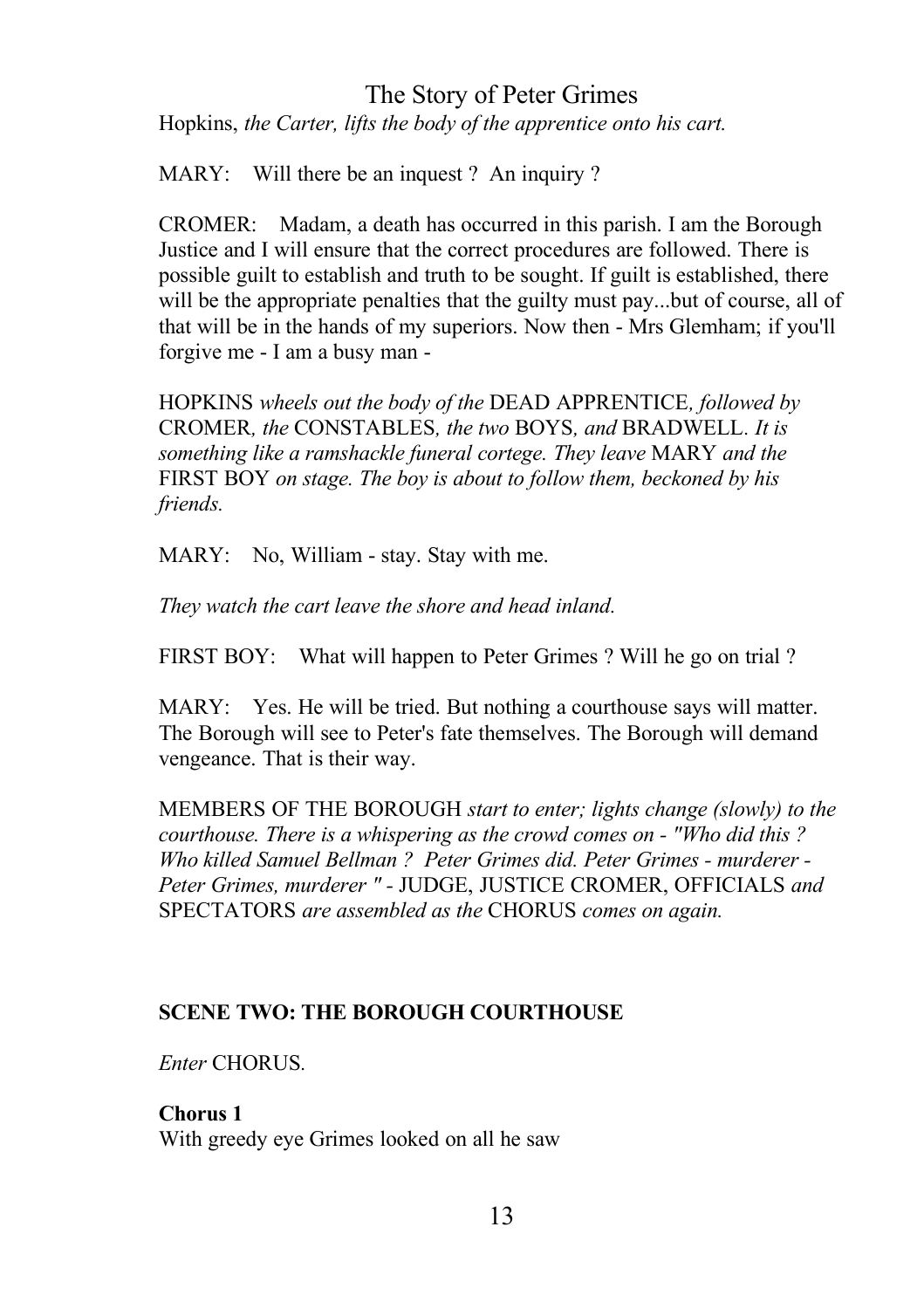#### **Chorus 2**

He knew not justice, and he laughed at law.

### **Chorus 3**

And as his wrongs to greater numbers rose,

## **Chorus 4**

The more he looked on all men as his foes.

## **Chorus 2**

The Borough Courthouse, some days later.

*Exit* CHORUS*. Lights up on the courthouse.* JURORS *arranged on benches; also spectators.* JUSTICE CROMER *and his* CONSTABLES *in attendance. The* CROWD *falls silent.*

JUDGE: Bring forward the defendant, Peter Grimes.

*There is a hissing as he is brought forward.* 

*(banging his gavel)* Silence. I will have silence in this court ! Would the Foreman of the Jury please rise, look upon the accused and give his verdict.

JURY FOREMAN: *(stands and looks at Grimes)* Sir, we find the accused not guilty of the murder of his apprentice, Samuel Bellman.

*Another hiss through the spectators, quickly silenced by* JUSTICE CROMER.

PETER GRIMES: *(looks relieved)* Am I free to go ?

BOROUGH ONE: He is free to kill again.

*Another hiss, again silenced.*

JUDGE: Peter Grimes, you have been found not guilty of the murder of Samuel Bellman, your apprentice. A verdict of death by misadventure will be recorded by the coroner. You are a free man. But I would advise very strongly that you do not get another boy apprentice; get a fisherman to help you, someone whom you will not be tempted to - mistreat. Should you appear before my court again, you will find your sentence severe.

BOROUGH TWO: Peter Grimes should hang for this !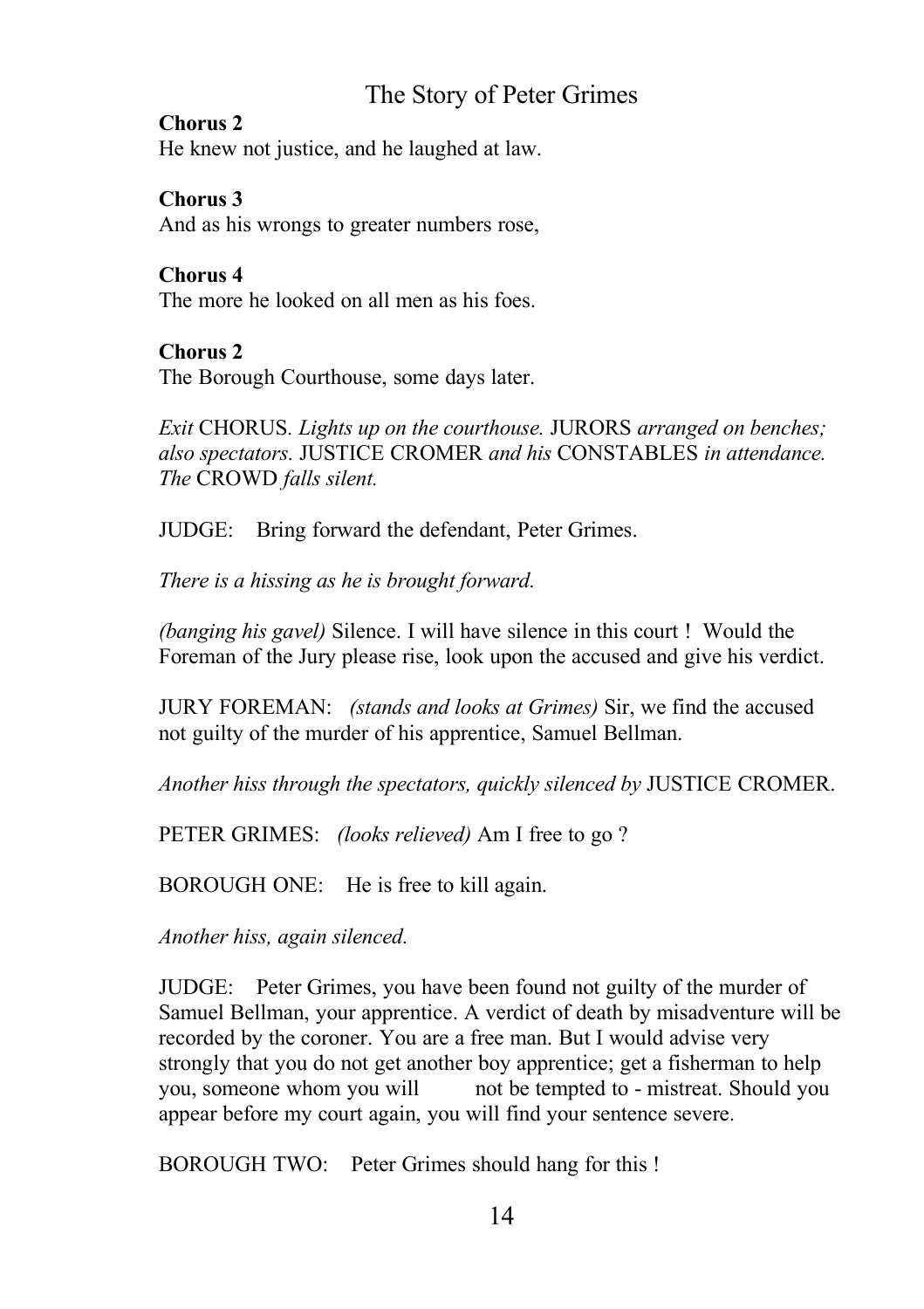CROMER: *(an aside - but we hear it)* A Life for a life !

*General agreement.*

JUDGE: Justice Cromer, Clear the court.

CROMER: Constables ! Clear this court ! Ensure that everyone leaves !

*The* CONSTABLES *urge everyone to leave. Gradually, they do; a couple spit on him as they leave -* GRIMES *stays where he is. Eventually, only* GRIMES, MARY *and* CROMER *are left behind.*

I know you killed him, Grimes. If you did not do so directly, then indirectly by your actions you as good as caused his death deliberately. I am disappointed that you were found not guilty by this court.

PETER GRIMES: It is a rotten court. I do not recognize any proclamation it makes, whether it finds me guilty or not.

CROMER: As you wish, Grimes. Perhaps you will recognize more what the Borough as a whole has to say. Perhaps justice truly lies in their hands.

*He leaves.* GRIMES *and* MARY *are left alone on stage.* 

MARY: What will you do?

PETER GRIMES: I will go on fishing. I can do nothing else. But I cannot fish without an apprentice. I need help with the boat. It needs to be maintained. I need help on board. With the casting of the nets, with the sails -

MARY: Hire a fisherman from the Borough.

PETER GRIMES: The Borough is demanding my blood. You've just seen them. No-one will help me. This case - and the last one - are too fresh in people's minds. No man here would work for me. Besides, workhouse boys will work harder and faster than any fisherman hereabouts. They're hardier. Tougher. That's what they're used to. They know if they don't work hard for me they'll be back in the workhouse, in the stone-breaking yard, lifting rocks and sharpening tools for the men workers. Those boys I hired - you should have seen them at first; skin gnarled to the bones of their fingers, flesh just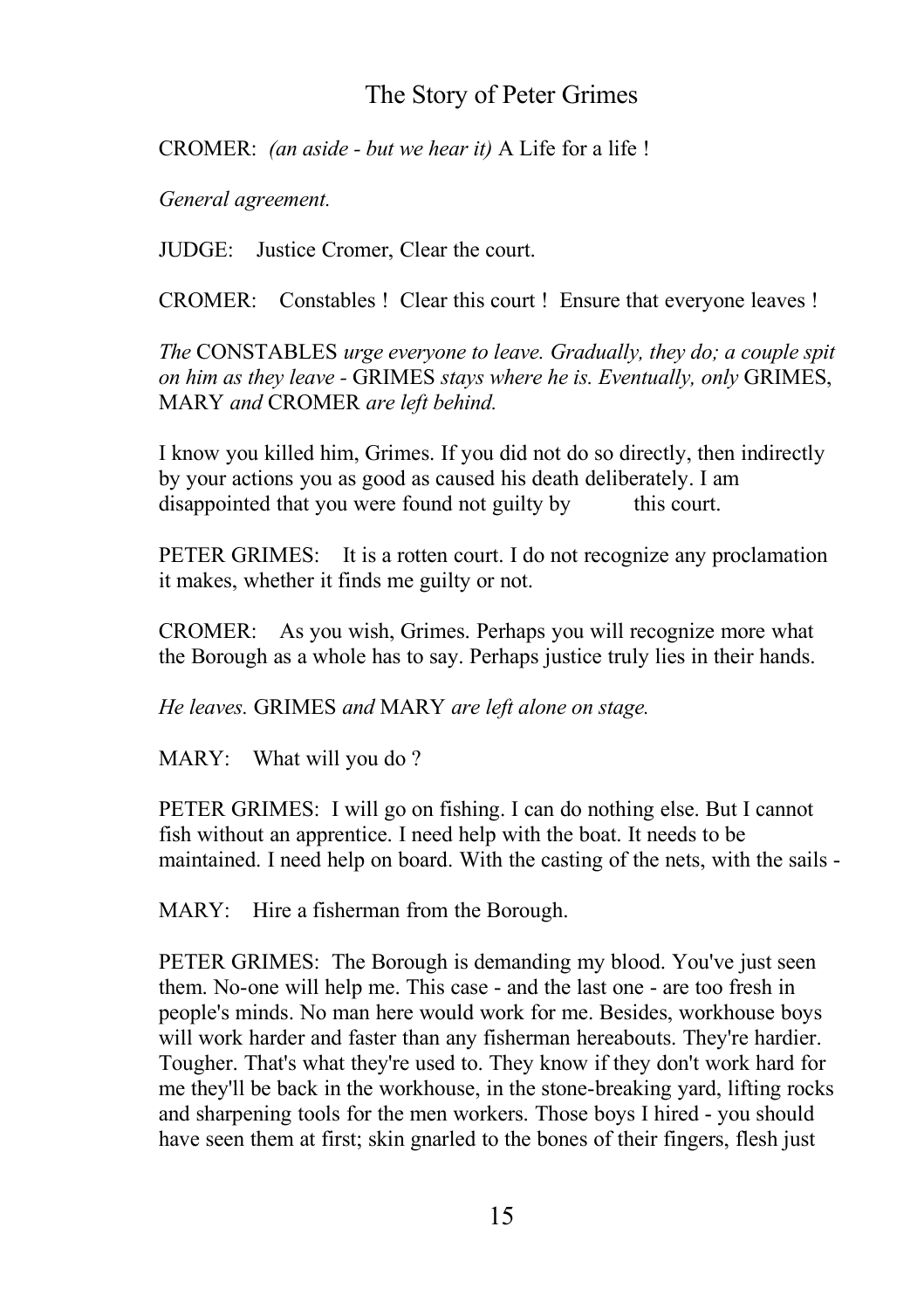hanging off a skeleton, barely able to stand upright or walk. But I fed them up, looked after them, cared for them even -

MARY: "Cared" for them ? Really ?

PETER GRIMES: Yes. I was like a father to them.

MARY: And the cries which people heard at night?

PETER GRIMES: Rumours. Cheap Borough gossip. Easily stirred up. Do you believe all the rumours ? If so why are you here with me ? Why aren't you out there, with the Borough, demanding vengeance ?

MARY: But the boys died in your "care".

PETER GRIMES: They died accidentally. Despite all my efforts they were still weakened and thin from their time at the workhouse. They were not strong boys, Mary; that is why they died. And when they did I grieved for them, as I would have grieved for my own son. Don't you believe me?

MARY: Yes, Peter. I believe you.

PETER GRIMES: I must hire another boy apprentice. You know from your own experience - your husband and your son would go to sea together, man and boy working the sails and nets as a team. That's what I want. If I were to hire a fisherman, well...a fisherman would demand more than a boy, would refuse to budge until he was satisfied with his conditions. I need to be away three, four days at a time; anyone I go to sea with must be ready to work for that length of time without adequate sleep, with a minimum of food and water -

MARY: Surely you can't hope to keep an apprentice under those terms -

PETER GRIMES: It is how I keep myself. It is how I've always lived. It is how I was kept myself, in my own apprentice days.

MARY: Will you hire another boy apprentice ?

PETER GRIMES: Yes.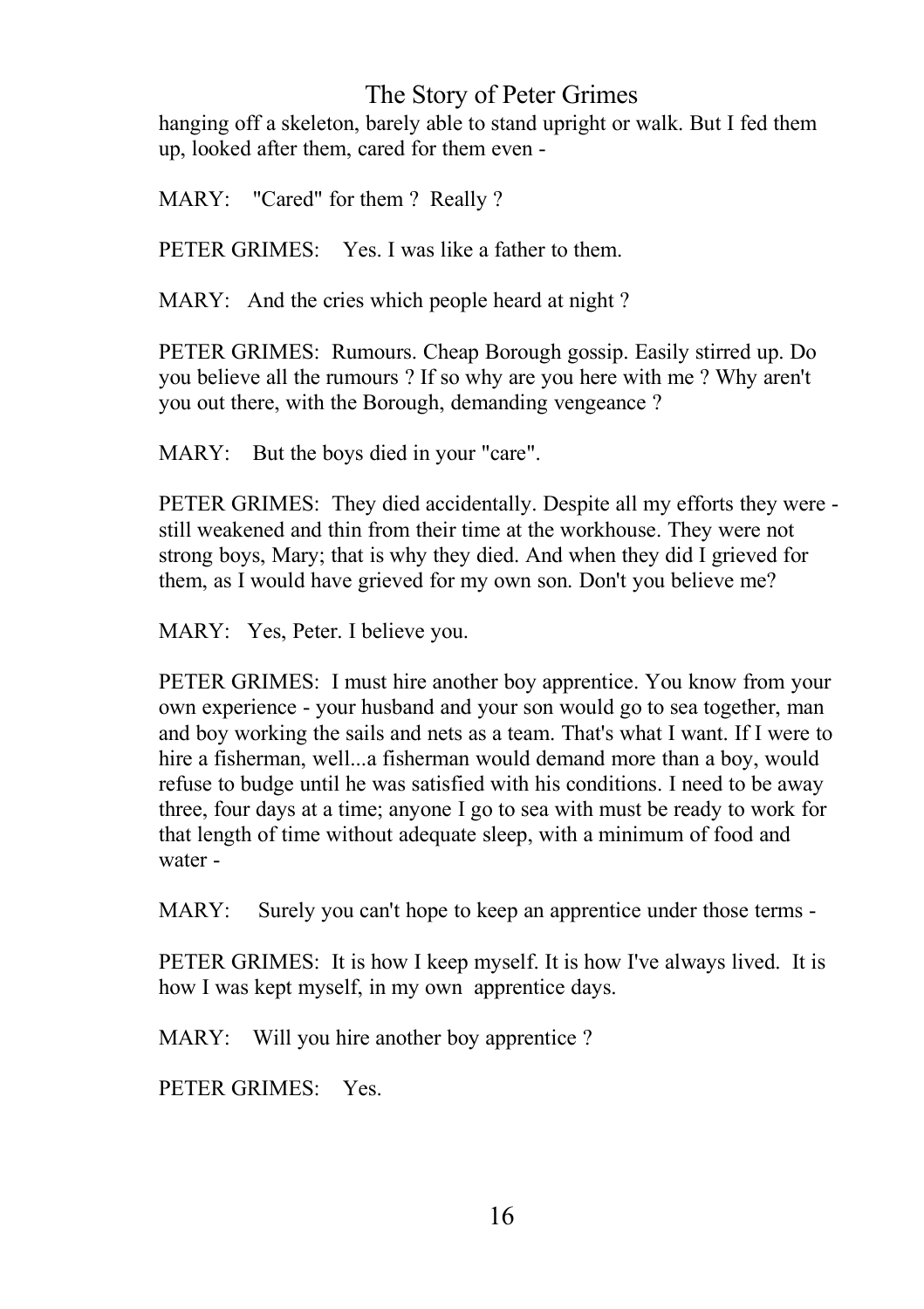MARY: To spite the Borough gossips ? Is that why ? To show them that you don't care what they say ? They admonish you, and so you throw their judgment back in their faces ?

PETER GRIMES: It would be best to hire a boy from a London workhouse. I'm not known in London.

MARY: Someone must look after the boy.

PETER GRIMES: I will look after him.

MARY: Someone must ensure that he is clothed and fed properly.

PETER GRIMES: I can see to all that. There's nothing for you to worry about - why are you trying to interfere ? Tomorrow Carter Hopkins will travel to London for me. He is the only member of the Borough I can trust.

MARY: You can trust me. I want you to trust me. I can help you.

PETER GRIMES: What reason do I have for putting any sort of trust in you ? I owe you nothing. Why should I be having anything to do with you ? *(suddenly remembering)* The tide, the tide; I quite forgot. I must be getting ready now, or I will miss the tide !

MARY: Peter - you - you can't be going fishing - not at this time -

PETER GRIMES: *(leaving)* Why not ? The tide is right, the catch will be plentiful today -

MARY: *(dragging him back)* Let me help you, Peter.

PETER GRIMES: Help me by finding me a new apprentice. Travel with Carter Hopkins to London tomorrow. Then bring the boy to me when I get back. Meet me at the harbourside tomorrow evening with the boy, when I return. He can start by helping me offload tomorrow's catch. Mary - do this for me. Now, I must go. I must get back to sea after being confined in this place for so long. I'll miss the tide if I stay here any longer !

*They leave.*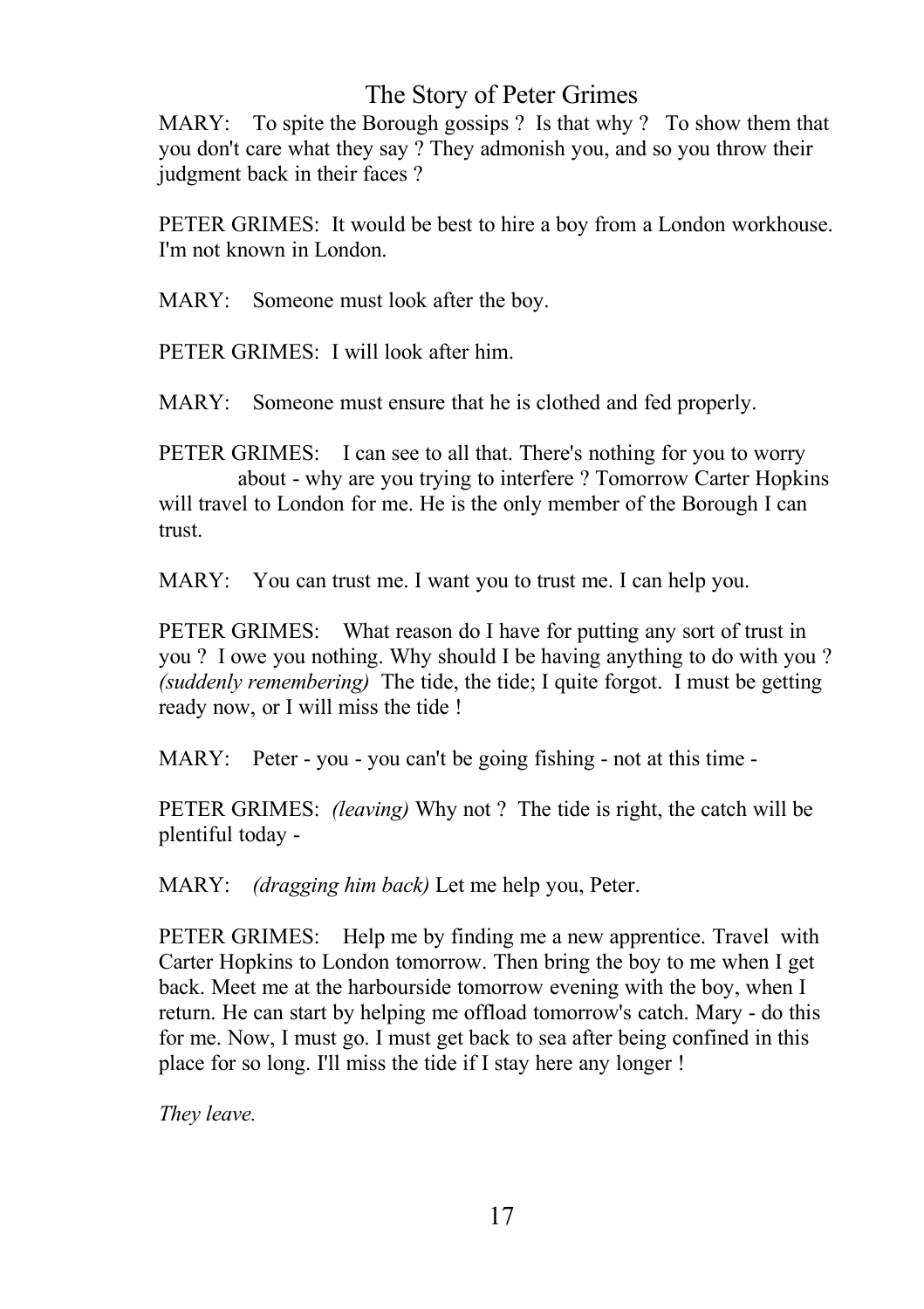## The Story of Peter Grimes **SCENE THREE: THE QUAYSIDE AT NIGHT**

## **Chorus 1**

Peter had heard there were in London then Workhouse-clearing men,

#### **Chorus 2**

Who, undisturbed by feelings just or kind, Would parish-boys to needy tradesman bind;

#### **Chorus 3**

They in their want a trifling sum would take, And toiling slaves of piteous orphans make

#### **Chorus 4**

Such Peter sought, and when a lad was found The sum was dealt him, and the slave was bound.

#### **Chorus 3**

The harbourside of the Borough, very late the next night.

*The* CHORUS *leaves. The Harbourside, at night. The* FOUR BOYS *are playing quietly at the side of the stage. Enter* JUSTICE CROMER *and the* THREE CONSTABLES.

FIRST CONSTABLE: Quiet night out tonight, Sir.

CROMER: Yes. The Borough is sleeping peacefully tonight. No-one about. In fact - perhaps it is better if the three of you were to leave me here at the harbourside; split up, why don't you; patrol in other parts of the town.

SECOND CONSTABLE: Aye Sir, very good.

*After a moment's discussion, the* CONSTABLES *split, going different ways. One of them shoos away the boys.* CROMER *remains on stage alone, sitting at the water's edge. A clock chimes midnight.*

CROMER: Past midnight, and Grimes is not yet back. This is where his ship is usually tied. The water laps contentedly against his berth. Calm out, but cold; wind might be getting up, they said in the Cross Keys. Catches aren't good at the moment though. Any fisherman who sets sail needs to be at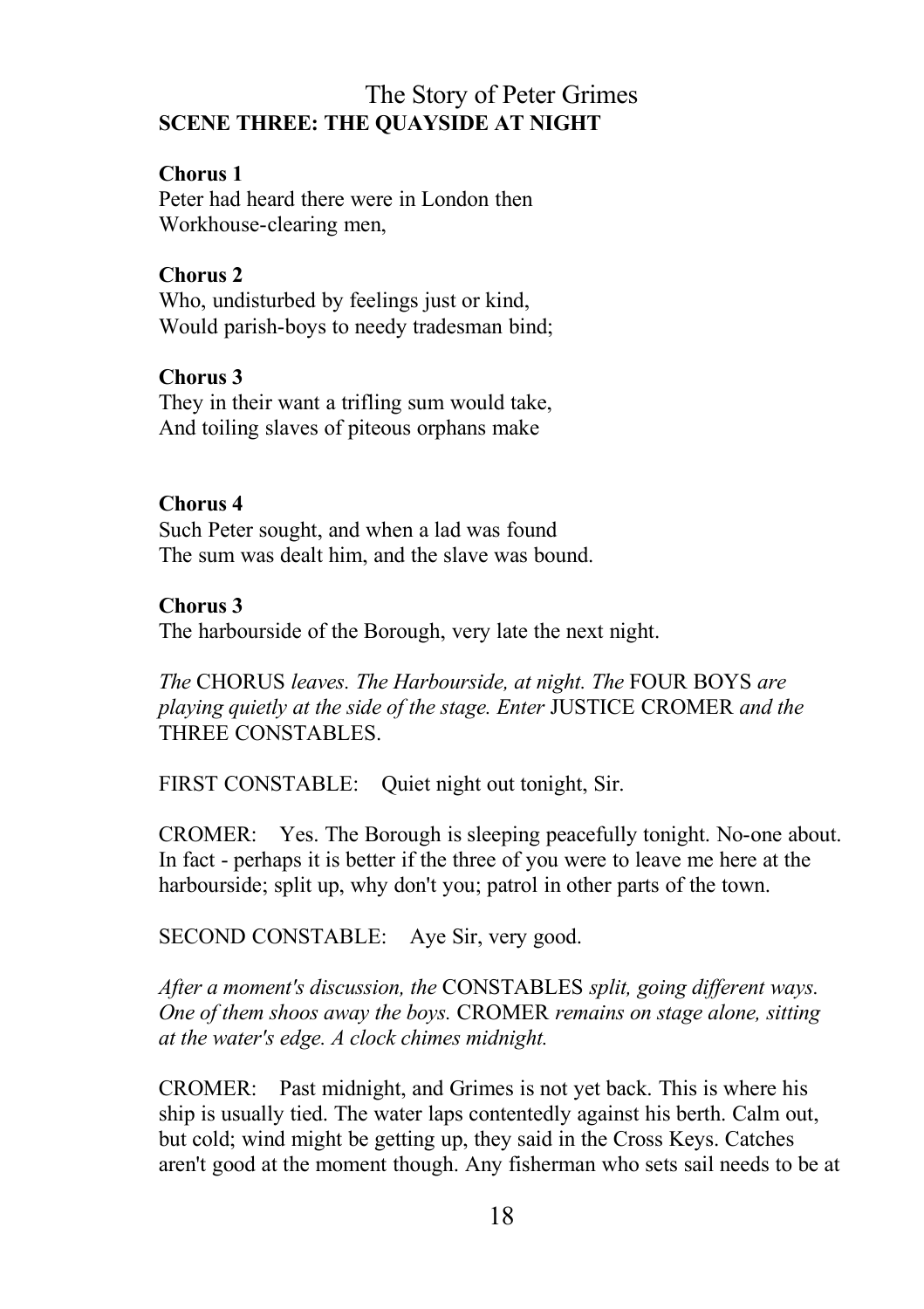sea for a long time to make it worth his while. I think....I think it would be worthwhile to watch out for his return. *(He walks up and down for a while, banging his gloved hands together in the cold).* Bellman - the boy who was found dead at the water's edge some days back - was his second apprentice. The first was a wretch of a boy; he lived in hunger and pain, for three years it must have been - threatened and mistreated throughout that time, the Borough say; there were rumours, questions asked - how hard was he worked ? how little was he fed? how often was he beaten ? The Borough suspected much, but proved little; Grimes seemed unmoved by any of the gossip and rumours. Then, quite suddenly, that first boy died. Grimes said he found him lifeless in his bed. The remorse came only after Grimes learned of the suspicion afoot, the curses placed against his name. Now there are rumours that he has hired a third apprentice; that Carter Hopkins is bringing him from London today, that Mary Glemham will help Grimes to look after him. He is trying to hide this from the Borough; the court found that his first two apprentice boys both died by misadventure; but the Borough thinks he killed them, deliberately or through negligence, and they want his blood. And Grimes knows that they are after his blood.

*During the last part of this speech,* REVD. BRADWELL *has emerged from the shadows. He approaches* CROMER*.* 

Reverend Bradwell. Unusual to find you out at this hour of the night. *(sarcastic)* Attending the sick and needy ?

BRADWELL: Justice Cromer.

CROMER: Cold out tonight, at any rate. But I expect that a clergyman's work is uninterrupted by a mere chill.

BRADWELL: Quite. It is certainly too cold for anyone but a half-crazed wretch to go fishing. *(pause)* You must be waiting for Peter Grimes to return.

CROMER: What rumours have you heard ?

BRADWELL: Only those that you have, I would imagine.

CROMER: The Borough will not stand for it if he takes on a third boy. They know he killed the first two.